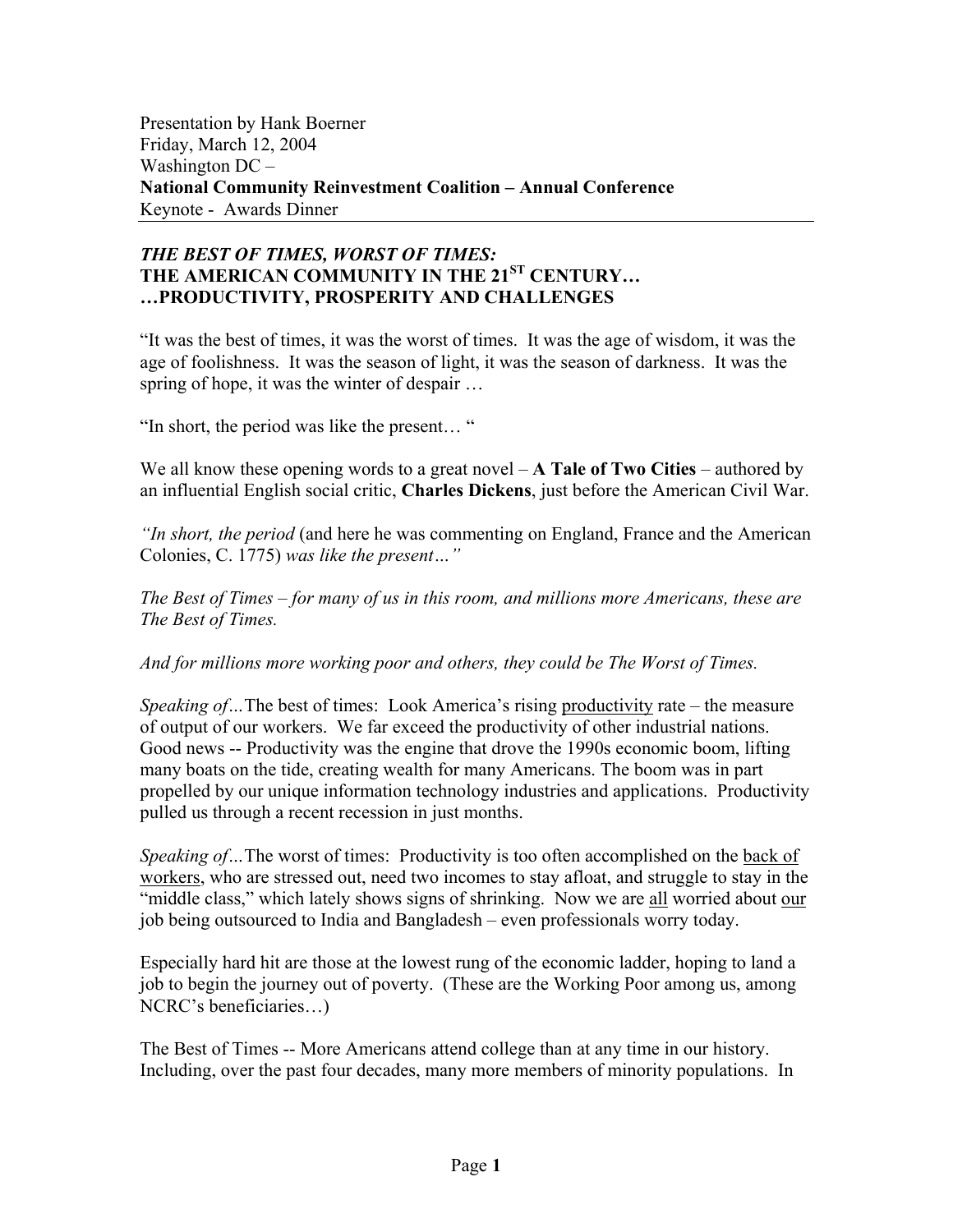the 1960s … 1970s …80s… Education opened doors for future Latino and African-American professionals…doctors, lawyers, engineers, executives, clergy, public officials.

We here tonight came through the doors of the school house and university before the doors opened to this ballroom.

In America, the route to the middle class or wealth in the  $20<sup>th</sup>$  Century was through higher education, not class distinctions.

The worst of Times: Today, less than **5%** of young people from the lowest income quartile receive their BA degree by age 24. **51%** from the top quartile receive theirs. 5% bottom quarter, 50% top quarter.

This is not just about affirmative action – rising college costs now threaten to block the school house steps; first choice colleges are harder to get into; and even when students do qualify, the cost of a state university education would be **70%** or more of the yearly income of low-income families.

This is not just about the lower income family; middle-income families face the same squeeze. They now owe **\$7.5** billion in bank loans for college tuition and costs. (Middle class is generally \$20,000 - \$60,000 income, entry point.) Young doctors leave med school owing hundreds of thousands of dollars.

**Mortimer Zuckerman**, a wealthy New York capitalist and publisher of *US News & World Report* recently wrote: "Just at the time when the jobs of the future will require more knowledge and technical talents, we face a situation in which getting a college degree is largely determined by the financial well being of parents. For a society that believes in and offers equal opportunities for people who play by the rules, this is a disgrace. We must mobilize the political will to invest in the real future of America – the education of our young."

In education, as in a number of elements of our society, we have a definable, growing risk of creating a divide between the rich and the rest…of us. This would be dangerous to our democratic society long-term. Our tax policies are one dividing line. Jobs are another.

Wealth and capital accumulation are great definers of class. It is hard to build personal wealth when one is unemployed or underemployed, or to move to Middle Class.

## **JOBS – DISAPPEARING FAST IN 2004**

Related to the education question -- An alarming trend today is the accelerated outsourcing of American jobs to other nations. First, blue collar, or clerical jobs disappeared; now, white collars and the professions are feeling the pinch.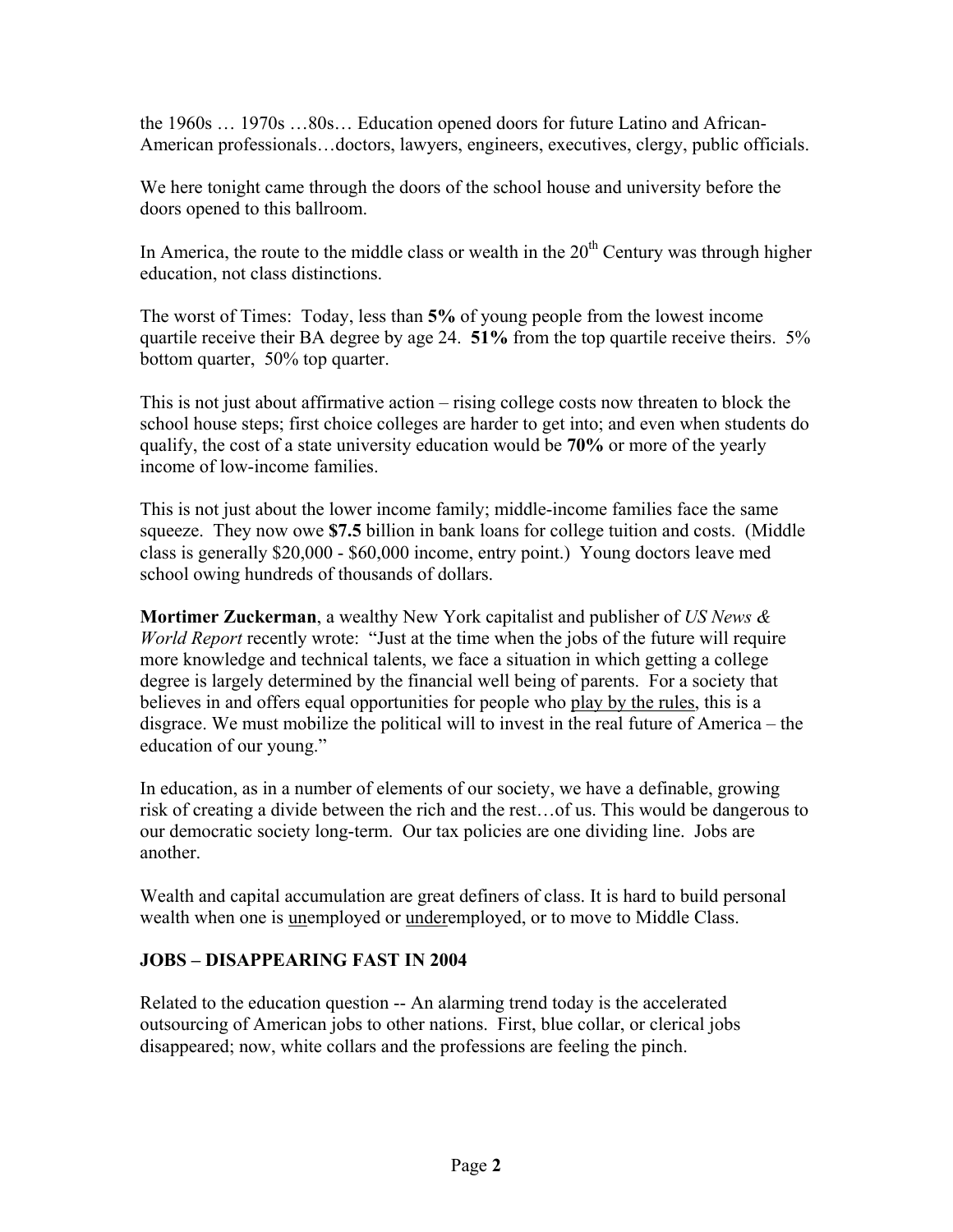American manufacturing jobs are important, and are critical, long-term assets for our nation – let's remember that they have a multiplier effect – **5-to-1** is the usual rate. So 2.3 million jobs lost in manufacturing since 2001 means 10 million "other" jobs are also gone. Not a good trend long-term.

The winners are those who own or control capital. Workers and communities lose. We need to find solutions to this "hollowing out of America" – fast!

## **HOUSING – GOOD NEWS – BEST OF TIMES**

Best of times: 70% of Americans now own their own home – an historic record. This is a magnificent accomplishment, and NCRC members and their allies, and cooperating lenders and GSE's deserve applause for helping make this "American Dream" come true for so many families. *(Give yourself a hand.)*

Worst of times: Consumer debt now exceeds \$2 trillion and is growing at a rapid rate. That's one challenge. Another is getting the last of those who want to own a home into one – this could be very difficult, given shrinking public and private resources and stagnated wages.

Debt -- The debt we pile up now – consumer, corporate, government -- could slow economic growth at some point, if we can't afford to buy, invest or save. Rising interest rates could price families out of the housing market. Everyone will suffer – banks, local merchants, big box retailers, mortgage companies, credit card companies, insurance companies, homebuilders, and especially borrowers. If fewer people have jobs … who are the borrowers and buyers going to be?

No easy answers here – and, neither presidential candidate is really going to be able to stop the flow of jobs to overseas destinations. Outsourcing may be a permanent feature of American business.

**…The Best of Times…Worst of Times…Always, We as Americans Do Live in Challenging Times…** 

## **ISSUES SUCH AS JOBS AND EDUCATION – AND OPPORTUNITY DEFINE OUR NATIONAL DIALOGUE,**

## **AND OUR VALUES HELP US DEFINE THE ISSUES AND THEIR RESOLUTIONS…**

As a People, we are challenged today by a tidal wave of critical issues that require courage, discipline, individual sacrifice and smart work (as well as hard work) to resolve:

• **Healthcare**. 15% annual inflation and no let up in sight. With 40 million plus of us having no healthcare coverage at all; and, even some corporate retirees are facing serious benefit cuts.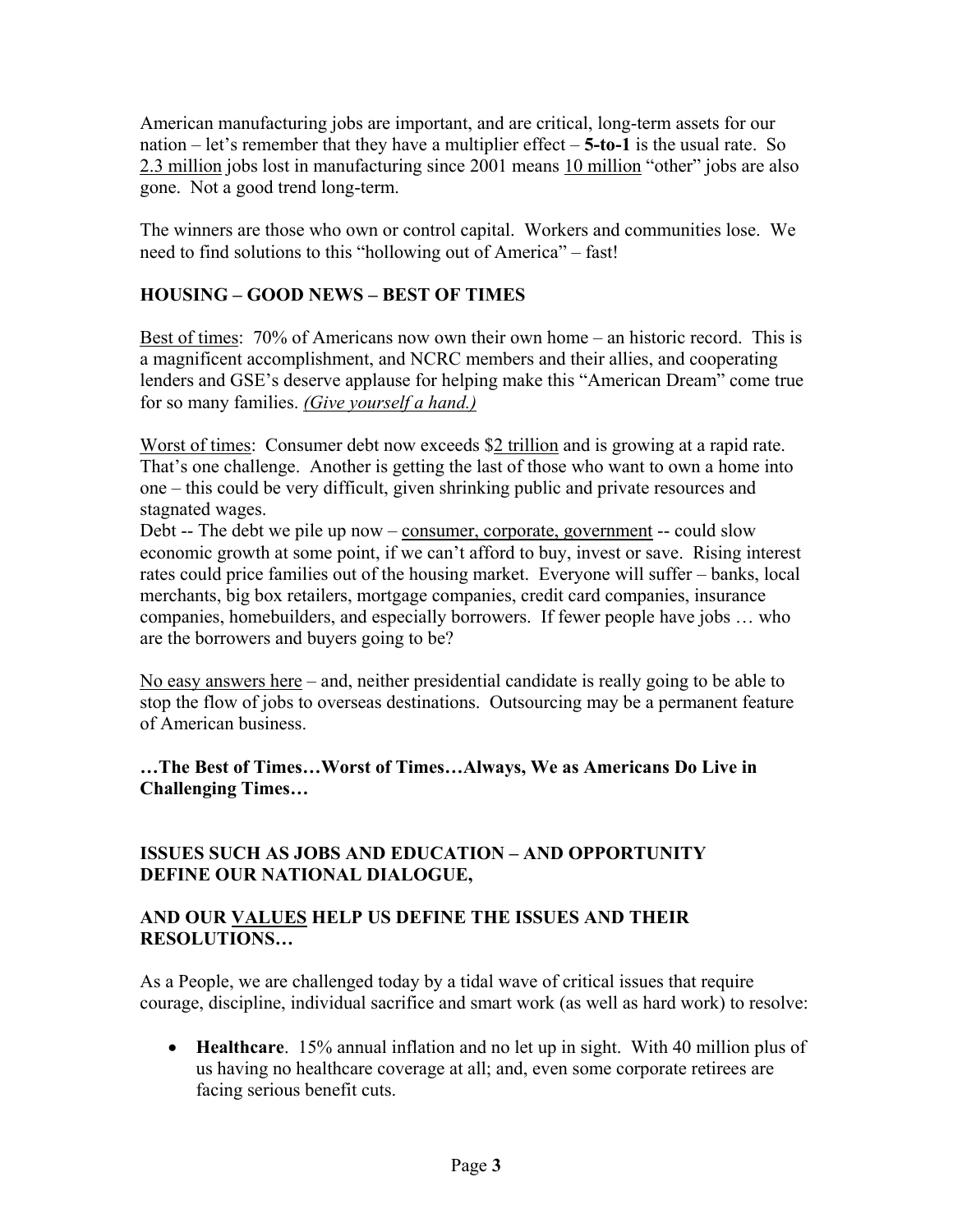- **Social Security**. What happens when the music stops and the Baby Boom generation steps up to the window? 76 million, 1946-1964…now age 58, approaching the withdrawal window. Where goes S/S 10 or 20 years out?
- **Medicare Medicaid.** Systems could collapse under costs of drugs, medical technologies, rising costs of healthcare. Prescription drug costs are a major challenge to resolve.
- **Immigration.** We need rational policies, especially in the age of terrorism. Immigrants, documented and not, provide vital services in our economy that no American wants to do. There's a proposal to legitimatize Mexican workers among us – what should be done?
- **Personal security**. Terrorism makes our land unsafe. **Homeland Security** is an important issue appropriate for lively debate. There are many issues to resolve – collaboration with allies abroad and all citizens at home will be key to ensuring our future personal safety.
- **Defense Military**. We are at war. Let's not dismiss this we are at war. Or at least 150,000 of our children are…
	- it is a dangerous world and we are the lone Superpower. Should we be the world's police force? Difficult question – no easy answers.
- **Housing** affordability is the important issue for many families. We must keep the American Dream accessible for everyone.
- **Education** -- cost, quality, availability or access. Education is the door to opportunity. We all win when newly minted college grads begin their careers.

These issues are not about parties or candidates or pluralities alone – the resolutions which we have to help shape will determine the future of our nation! We all must help develop solutions.

But - where do we get the money to pay for "all this," the resolutions to challenging issues?

## **Government raises money through taxation.**

The disparity in American distribution of wealth can be exaggerated by unfair tax policies.

Let me get this on the record: I believe in the capitalist system  $-$  we live in a capitalistic democracy…it's not perfect, but as **Winston Churchill** once said, until something better comes along, democracy is the best system out there. We can make it better – the people in this room have worked to do that.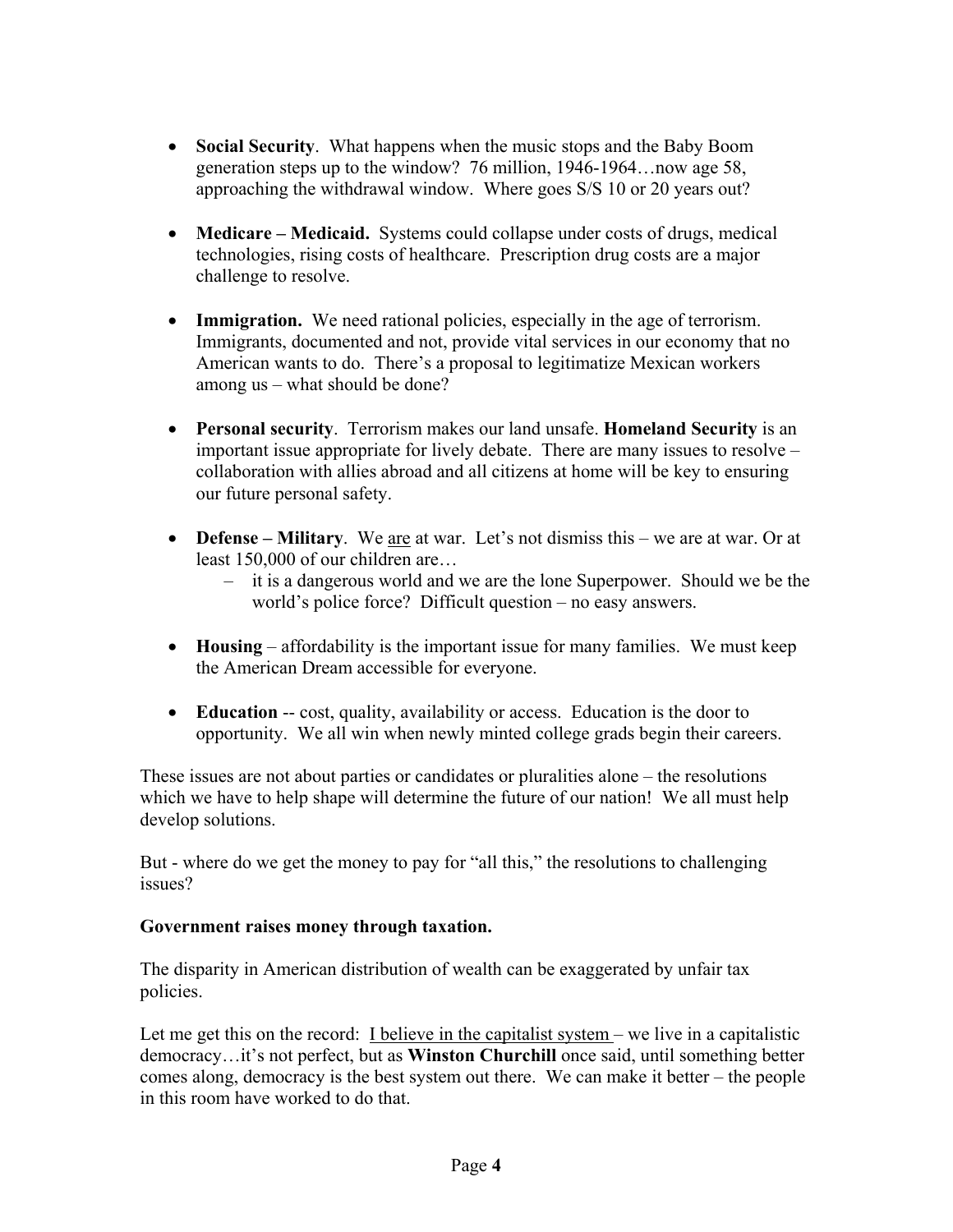Like most of you, I welcome the opportunity to create personal wealth, to earn more money. Fairly. On a merit basis. We must encourage our government leaders to develop a rational, fair tax system and have everyone pay their fair share. No more, no less. No regressive tax policies. Some corporate leaders agree…in fact, one solution to our lack of money for social programs comes from Corporate America --

You've all heard of **Warren Buffett** – legendary CEO of Berkshire Hathaway, who has built tremendous value for shareholders and employees of his companies,

He just sent the US Treasury a check for \$3.3 billion (2003 income). That is **2 ½%** of the total income tax paid by all US companies in FY 2003.

Mr. Buffet says, if only 540 corporate taxpayers paid the same amount of tax – "fair tax" payments -- no other individual or corporation in the US would have to pay anything to Uncle Sam.

290 million Americans and other businesses would not have to pay a dime in income, social security, excise or estate taxes. Today, corporate taxes are a mere **7%** of the total receipts. Guess who pays the rest?

Millions of middle class taxpayers: **\$1.782 trillion is the total collected**. Or, Berkshire Hathaway's "540 others" at \$3.3 billion  $=$  same total!

Of course, we won't give up the income tax. But if we can add to the pot, on a fair basis -- think of freeing up capital to invest in America's education, local community development, healthcare, elder care, childcare, worker training, college support. What a country would emerge! What values we would be expressing.

Thank you, Warren, our capitalist hero in Corporate America. By the way, the share price of Berkshire exceeds  $$90,000$  – per – and the company made money last year ... maybe it's the best year ever, some analysts say.

These are things to think about …I mention them because there are real challenges to the future economic, political, social and personal well being for each of us.

\* \* \* \* \* \* \* \*

Let's focus on good news…the Best of Times. **John Taylor** asked me to share some thoughts on new avenues of activism, and the potential of generating financial and moral support for your community projects.

Despite the headlines, of course not all companies avoid responsibilities or are unaccountable. Of course, not all CEOs, or directors, or managers are "bad guys." A lot of good things are happening…a lot of good men and women are *doing the right thing* in Corporate America.

Much of this is reported on by the media as "Corporate Governance."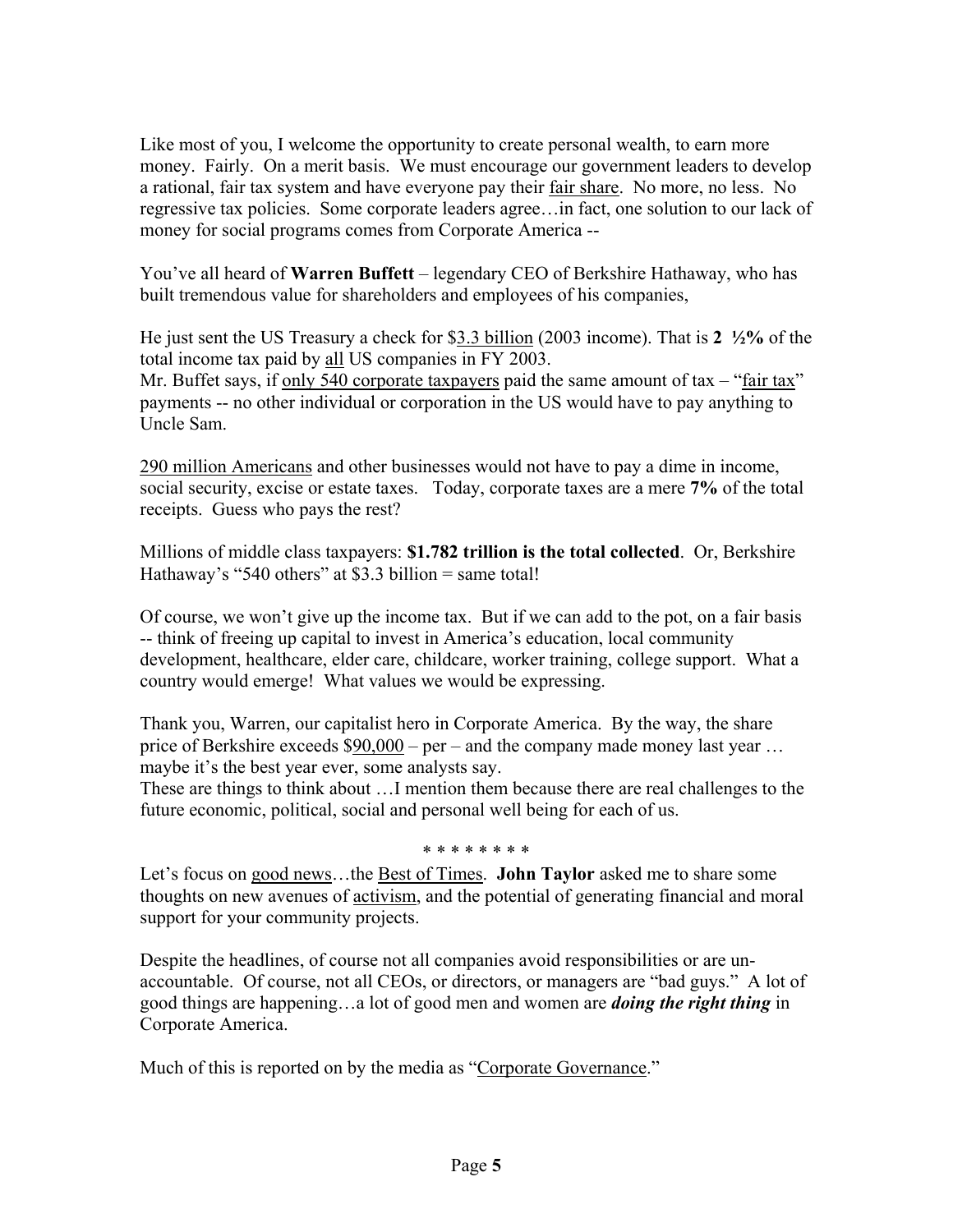It is really about Accountability. Individual and collective Accountability.

Much of what is happening should be of real interest to NCRC members.

I'll walk through these quickly –

# **SHAREOWNER ACTIVISM IS ON THE RISE!**

Just as you have organized in your communities, so are individual and institutional investors organizing and taking action. These activists are both individual and institutions seeking to change corporate behavior…for the good of the Company. And for the good of the nation – try to make US companies more competitive. They are working for the good of the capital markets. The good of the investor. The good of the stakeholder – employees, communities, charities and others.

This is grassroots based: 100 million Americans are invested in the stock market, most through "institutions" – 401Ks, IRAs, their union or employer pension funds and mutual funds. Because of the parade of corporate scandals, investors and their advocates are aroused, angry and determined to change the way some in Corporate America and on Wall Street do business. (Some – not all.)

There's a new Sheriff in town – you, me and many other investors. Some with a lot of clout. Together we all have a lot more clout. We need to act more as owners. Owners are shareowners – and many are activists now.

Some things you should know about shareowner activism –

- There's an intense focus on Board of Directors and their independence mandates – be independent or else, shareowners are saying. That means more personal accountability – and the Sarbanes-Oxley statutes assure this. So do NYSE rules. It also means being responsive to the people who elect them – shareowners – and responsive to stakeholders.
- Codes of Ethics Business Practices NYSE requires these be adopted by listed companies – and these could be topics of discussion with corporate managers or board members. What are your ethical practices or standards re: the communities you operate in? Your employees? Those on the lowest rung of the economic ladder?
- The corporate "Proxy Process" is changing to allow access to board elections. Think of this as "Corporate Democracy" – something really revolutionary -- it's coming. New user-friendly proxy voting Rules are coming from SEC this year – it's a start, not perfect for either company or shareowner. Keep in mind the revolution began within the institutions that represent collective wealth and wanted to improve corporate performance.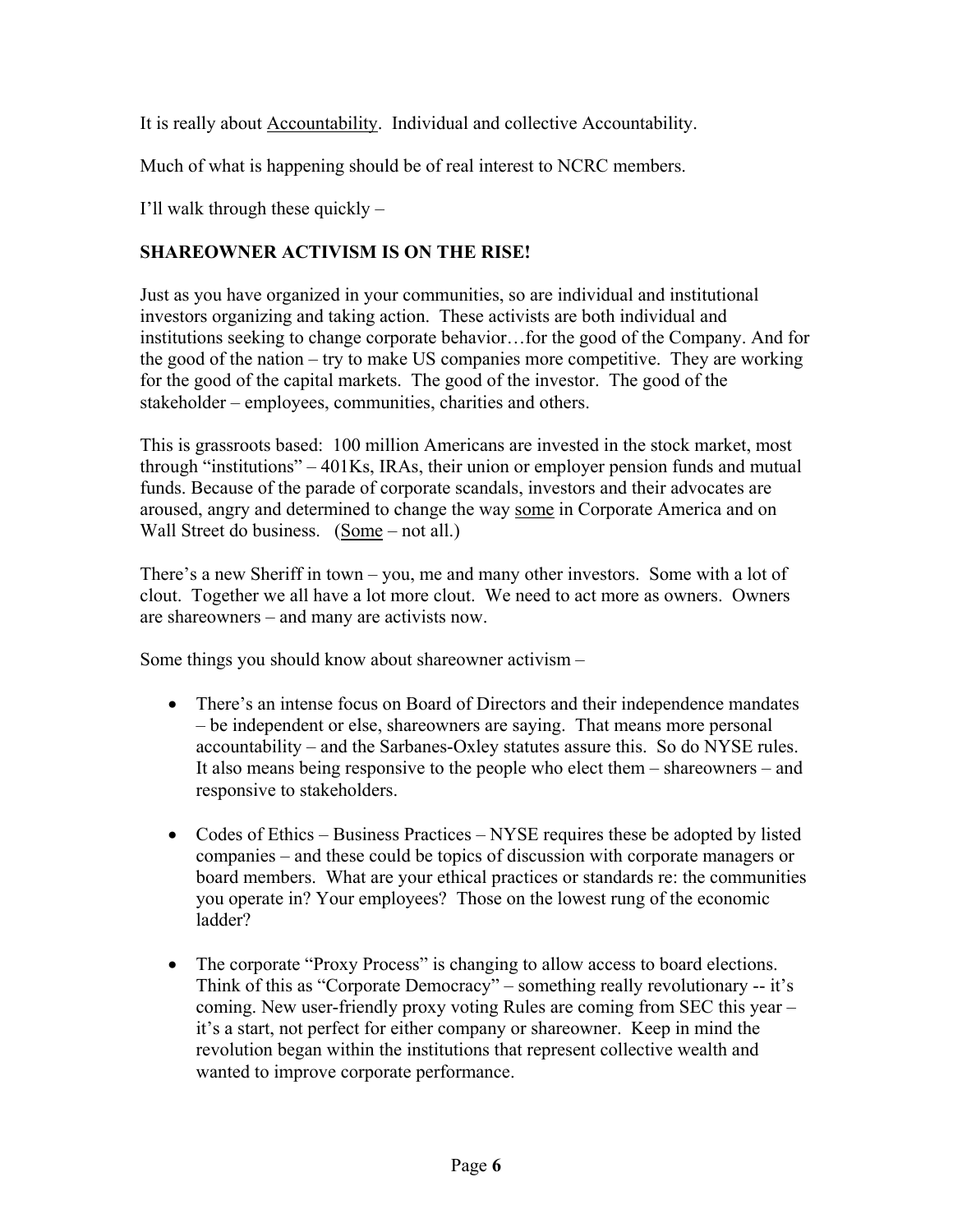- An important sea change occurred 1992 direct communication was allowed between shareowners to communicate about issues, and coordinate annual votes ("Proxies"). You saw the result in the **Disney** election – 43% "no" votes against Chairman / CEO.
- In 1989 **US Department of Labor** sent a letter to unions and pension funds vote proxies as asset (fiduciary responsibility under the ERISA statutes and codes). This stimulated institutional activism.
- Smart corporate directors will now make themselves available accessible accountable -- to shareowners, and some, to important stakeholders. This trend should give you access to the board room, to present your suggestions, your requests, your demands that corporate power be used to broaden opportunity in your communities.
- There are natural "corporate governance advocates" or "social responsibility investors" out there who you should be developing relationships with. The Faithbased investment community puts \$100 million or more to work in both corporate equities and community development – the **Interfaith Center on Corporate Responsibility** in New York is a natural ally for NCRC coalition members.
- So do many public employee pension funds, labor union funds the **AFL-CIO**  has \$400 billion at work in the market, for example.
- Socially Responsible Investors SRI investing now account for \$1 of \$8 invested in the equities market. And, after a decade of growth in SRI mutual funds, and institutions screening for socially responsible companies, we find that these investments outpace the broad market…"good companies" are clearly "better investments." Look at the work of **Amy Domini,** of Domini Social Funds -- \$1.8 billion under management – and how she beat the major market indexes 9 out of 11 years – *doing well by investing in firms that do good.*
- We are seeing broad reforms affecting the corporate world, Wall Street, brokers, investment bankers, mutual funds, hedge funds, and corporate pension funds. Much of this is not new to the highly-regulated banks...but they, too, are affected.

## **A trend worth watching –**

# **SUSTAINABILITY: KEY FOR LONG-TERM ECONOMIC HEALTH**

Ever heard of the Triple Bottom Line? This innovation, coming mostly from Europe, includes both financial and non-financial metrics – measurements beyond the balance sheet – because as we've learned, numbers can't tell the whole story of a company's successes or failures. Triple bottom line is --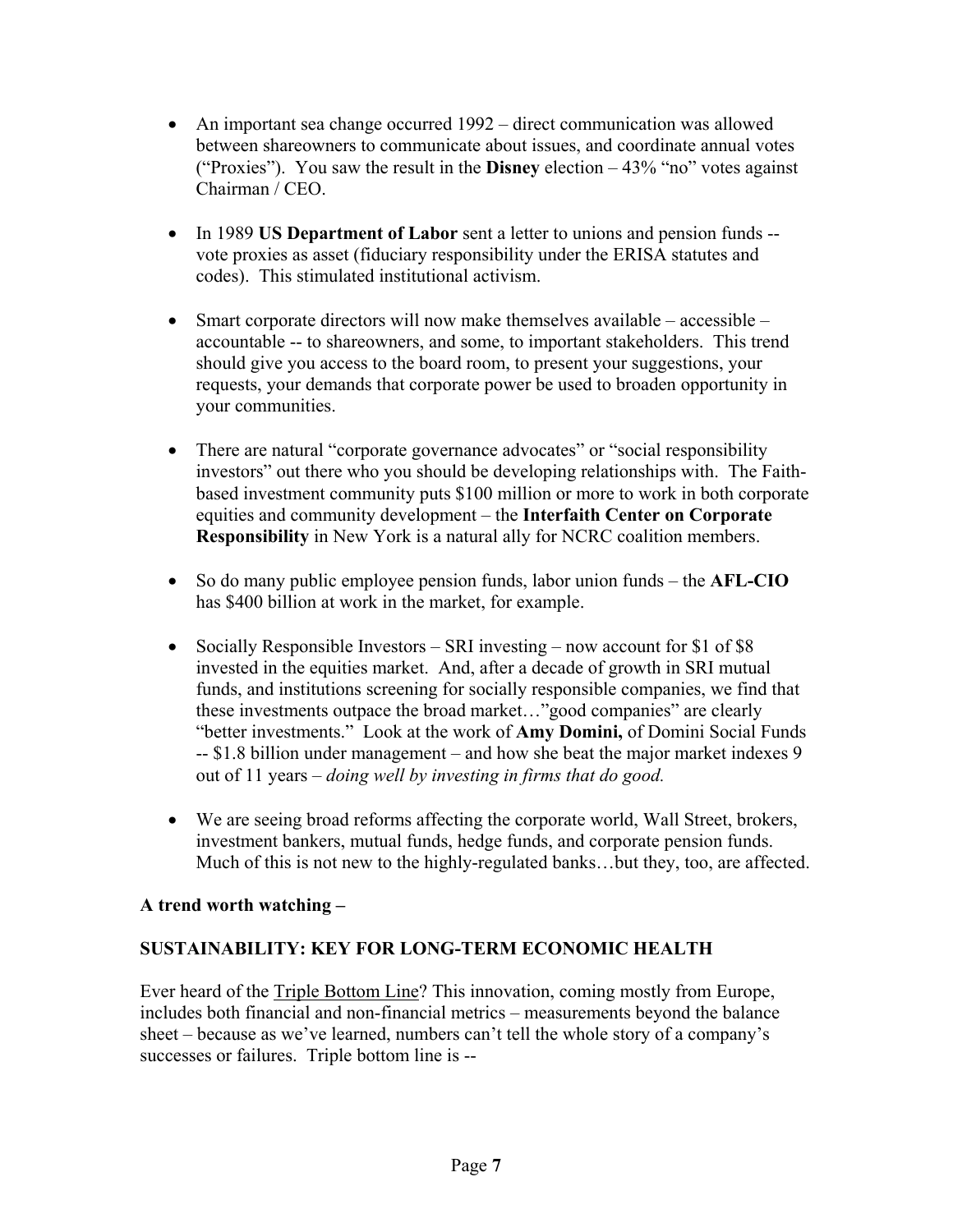- (1) Financial Full Cost Accounting Representations of the real state of the business – fair representation – numbers everyone to rely on …including banks that lend money to companies.
- (2) Environmental Protection Conservation Stewardship of Resources is critical to good performance.
- $\bullet$  (3) Sustainability is Primary Objective the long-term health of the company, its products, its relationship with employees, and other factors.
- No external costs passed on to the neighbors such as expenses of cleaning up pollution. And no more poor neighborhoods bearing corporate costs because it's easy to "dump" where the poor live. (A practice of poorly-performing companies.)

# **WHY THE INTEREST IN CORPORATE GOVERNANCE PROCESS**

Corporate Governance – why more investors care:

- Structure, Form, Functioning are important, because
- They drive Financial Performance

Many investors don't want greedy CEOs at the helm.

They don't want complacent boards.

They are not looking to cut compensation for winners – for brilliant performance by CEOs and top managers -- but corporate performance had better match CEO salaries now…up or down, not with 75% increase in compensation while share prices decrease the same amount. (Warren Buffett's favorite peeve.)

## **WE SHOULD CELEBRATE GOOD NEWS COMPANIES**

- **Johnson & Johnson** the Credo story
	- o Over door in lobby New Brunswick, NJ
	- o Copy given to visitors
	- o All employees drilled in it from Day One
	- o Guides decision making at all levels
	- o Crisis management guide for Tylenol Crisis

CREDO Acknowledges…

• **J&J's** first responsibility is to doctors, nurses, patients, mothers, fathers who use our products – we must reduce costs and maintain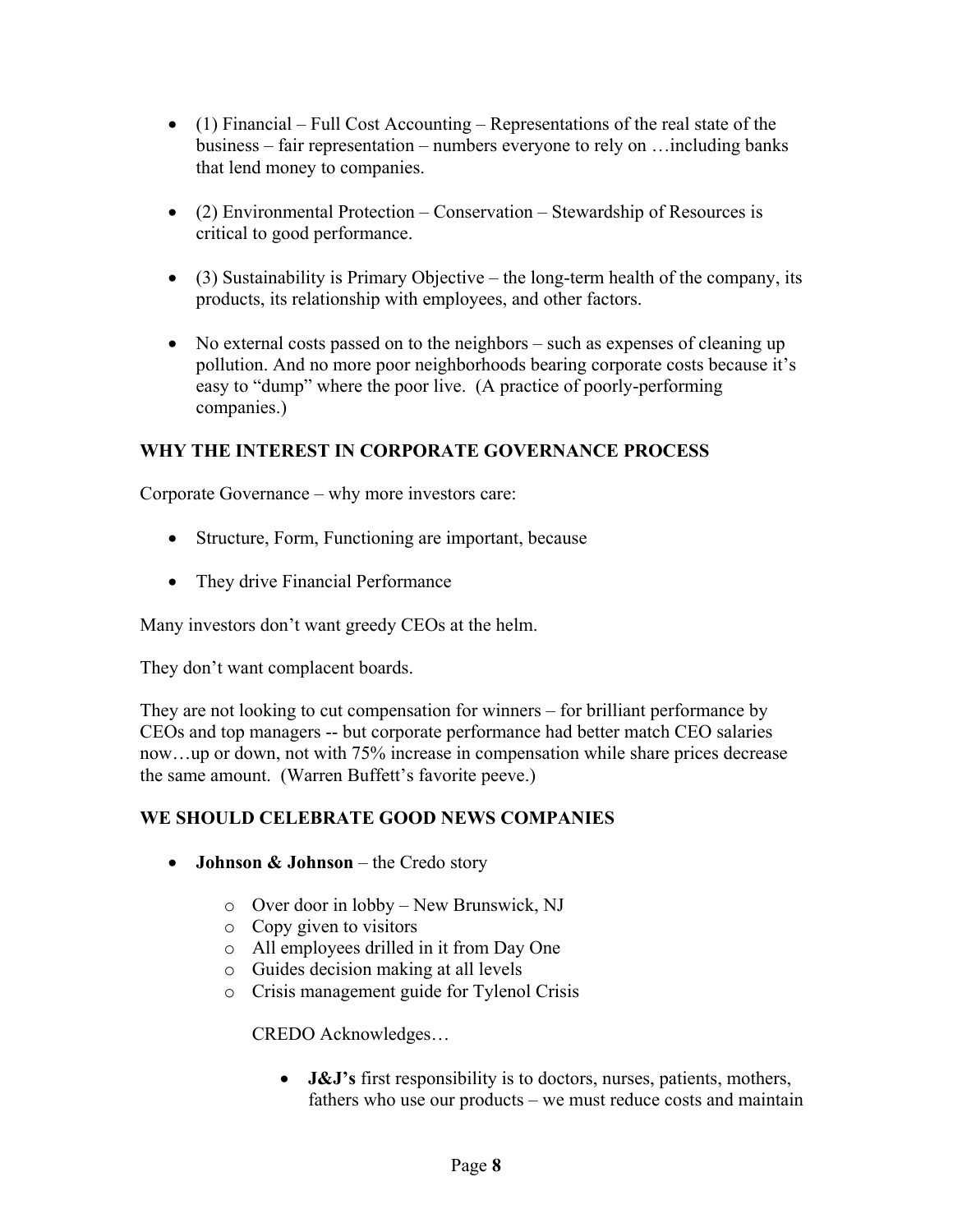reasonable prices. Our suppliers and distributors must have opportunity to make a fair profit.

- Responsible to employees... respect dignity, recognize merit
- Compensation must be fair
- Equal opportunity for employment, development and advancement
- Responsible to communities be good citizens, support good works and charities, bear our fair share of taxes
- Encourage better health and education
- Finally, our stockholders we must make a sound profit. Research must be carried on. Reserves created for hard times. Equipment bought.
- And it we operate accounting to these principles, the stockholders should realize a fair return. (And they have  $-J\&J$  is a favorite stock on many money managers' list).

## **A WORD ABOUT CORPORATE SOCIAL RESPONSIBILITY**

There are now hundreds of companies that qualify for various "good citizen" recognition…to mention a few examples…

• **Social Accountability Index – SA 8000 –** *Corporate Conscience Awards*

**Chiquita Brands** – for its Rainforest Alliance partnership **Delta Cafes** – for supporting coffee growers in East Timor **Southwest Airlines** – innovative workforce retention programs

Think of the good work of  $-$ 

• **Green Mountain Coffee Roasters** – a fast growing Company

Pays twice usual price for Mexico's Huatusco Cooperative coffee beans Sell 42 of 100 branded varieties carries seal –

> "Fair Trade Certified" (double growth last year) Supermarkets adopting

**Dunkin Donuts** is rolling out Fair Trade espresso line in 4000 US stores

**Catholic Relief Services** asked 65 million US Roman Catholics to switch to drinking Fair Trade coffee…"Live Your Faith," CRS said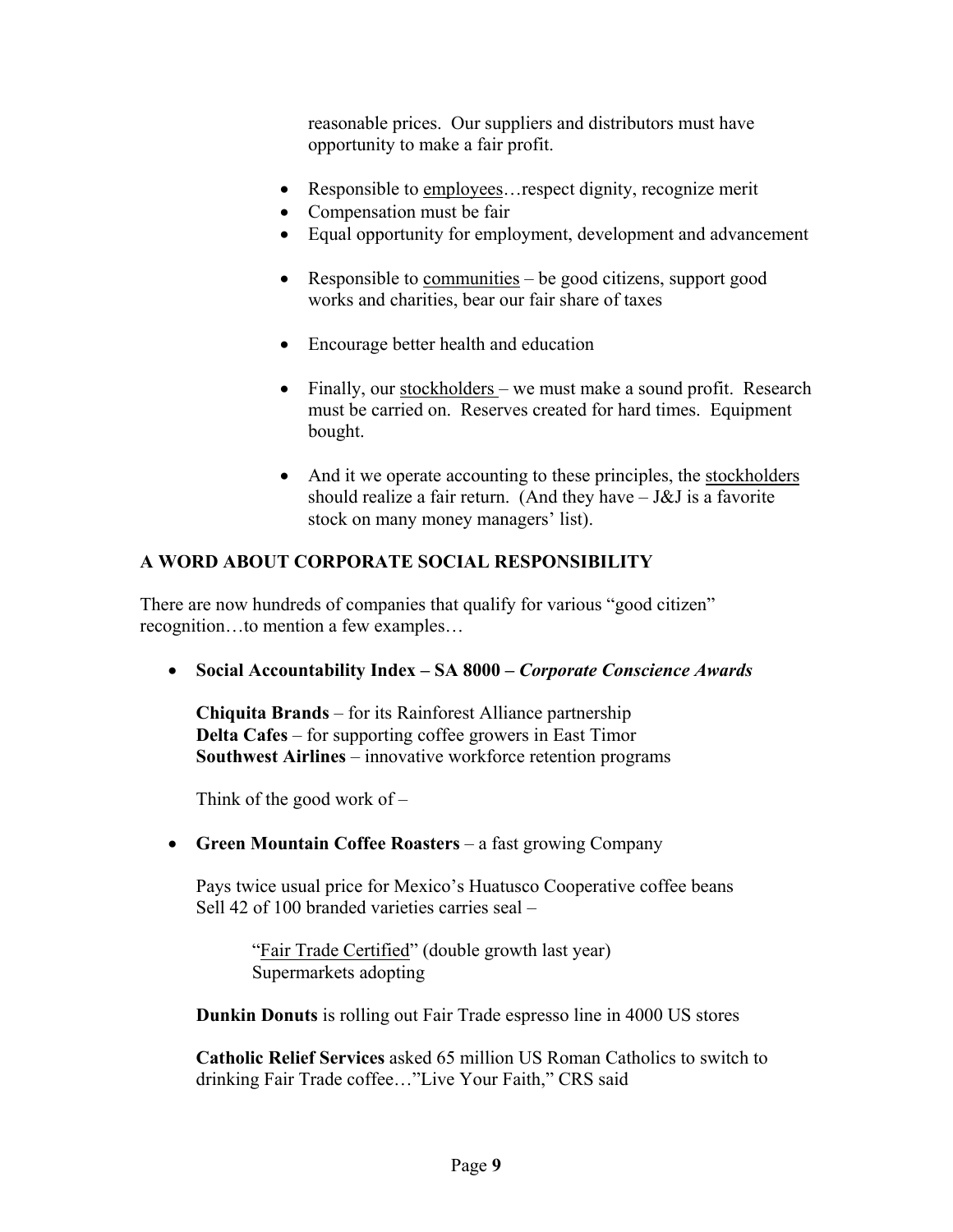**Sara Lee** is pushing coffee in hospital and college settings.

And **Amy Domini – Domini Funds – Domini Social Index --** organized a shareholder protest campaign to have **Proctor & Gamble**, one of the largest coffee marketers, to consider Fair Trade coffee …a few months ago P&G introduced its Fair Trade "Millstone Brand" by mail order.

Thank **TransFair CEO Paul Rice** for introducing Fair Trade in the US. He's an American MBA armed with Ford Foundation money.

## **|AND SO – THE BEST OF TIMES: WE ARE BLESSED WITH GREAT LEADERS**

As you see, there are great companies and leaders in Corporate America – don't condemn the many for the actions of the few. You need to persuade corporations to invest in your projects…remember that banks, insurance companies, mortgage companies are "corporate structures," often subject to Wall Street and shareholder pressures that you need to help them address.

Search out people like **Bob Catell**, CEO of **Keyspan**, Brooklyn Union Gas, who just authored "The CEO and the Monk, One Company's Journey to Profit and Purpose." We can applaud the company's "**On Track**" program for customers who cannot pay their bills. Twenty (20) dedicated customer service representatives work as advisors to customers, offering advice, and working out payment schemes. There is a staff of four (4) social workers involved. Imagine an NYSE traded company with social workers!

A financial education video course is offered; customers who complete this get \$400 off for their bill. As one analyst described Keyspan, *here is a company that can blow the numbers out of the water and still hold on to its soul!* 

Bob Catell heads a *Fortune 500,* \$6 billion company with thousands of employees from New York to Boston…and he really *walks the talk!* 

The "monk" is **Kenny Moore**, a former monk who now has a career with Keyspan – as "Corporate Ombudsman," protecting the soul of employees, customers and communities … and the CEO.

**\* \* \* \* \* \* \*** 

There's **Herb Kelleher**, of **Southwest Airlines**, who built a great airline – making money and expanding low-cost service to many communities. He was smart enough to move up to fulltime Chairman and let those whom he trained to take over. The employee is first at Southwest – happy employees are motivated to then put the customer #1.